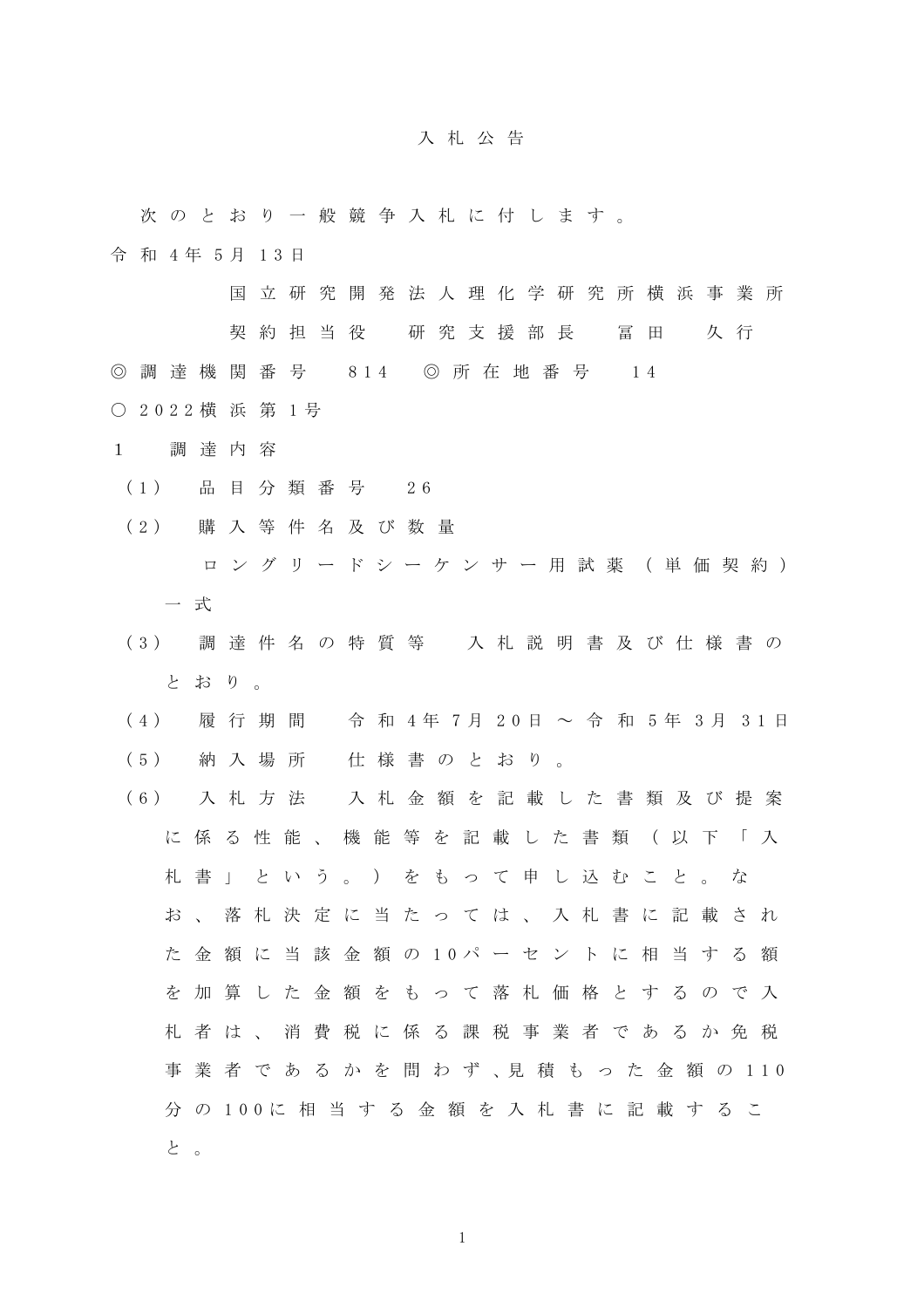2 競争参加資格

- (1) 国立研究開発法人理化学研究所契約事務取扱細 則第5条の規定に該当しない者であること。
- (2) 国立研究開発 法人理化学研究所競争契約参加 資格又は国の競争参加資格 (全省庁統一資格) の い ず れ か に お い て 令 和 4年 度 に 「 物 品 の 製 造 」 又は「物品の販売」の「A」、「B」又は 「C」の等級に格付けされている者であるこ
	- と。
- (3) 製品物品に係る迅速なアフターサービス・メ ンテナンスの体制が整備されていることを証明 した者であること。

## 3 入札書の提出場所等

- (1) 入札書の提出場所、契約条項を示す場所、 入札説明書の交付場所及び問合わせ先
	- 〒 230- 0045 神 奈 川 県 横 浜 市 鶴 見 区 末 広 町 1

丁目7番22号

- 国立研究開発法人 理化学研究所横浜事業所契約課 田 浦 綾 子 T E L 0 45-503-9122
- (2) 入 札 説 明 書 の 交 付 方 法 会 和 4年 5月 13日 か ら 令 和 4年 7月 4日 ま で に 、 調 達 情 報 公 開 シ ス テ ム よりダウンロードすること。
- (3) 入札説明会の日時及び場所 開催しない
- (4) 入 札 書 の 受 領 期 限 令 和 4年 7月 12日 15時 00 分
- (5) 開札の日時及び場所 令 和 4年 7月 13日 14時 00分

2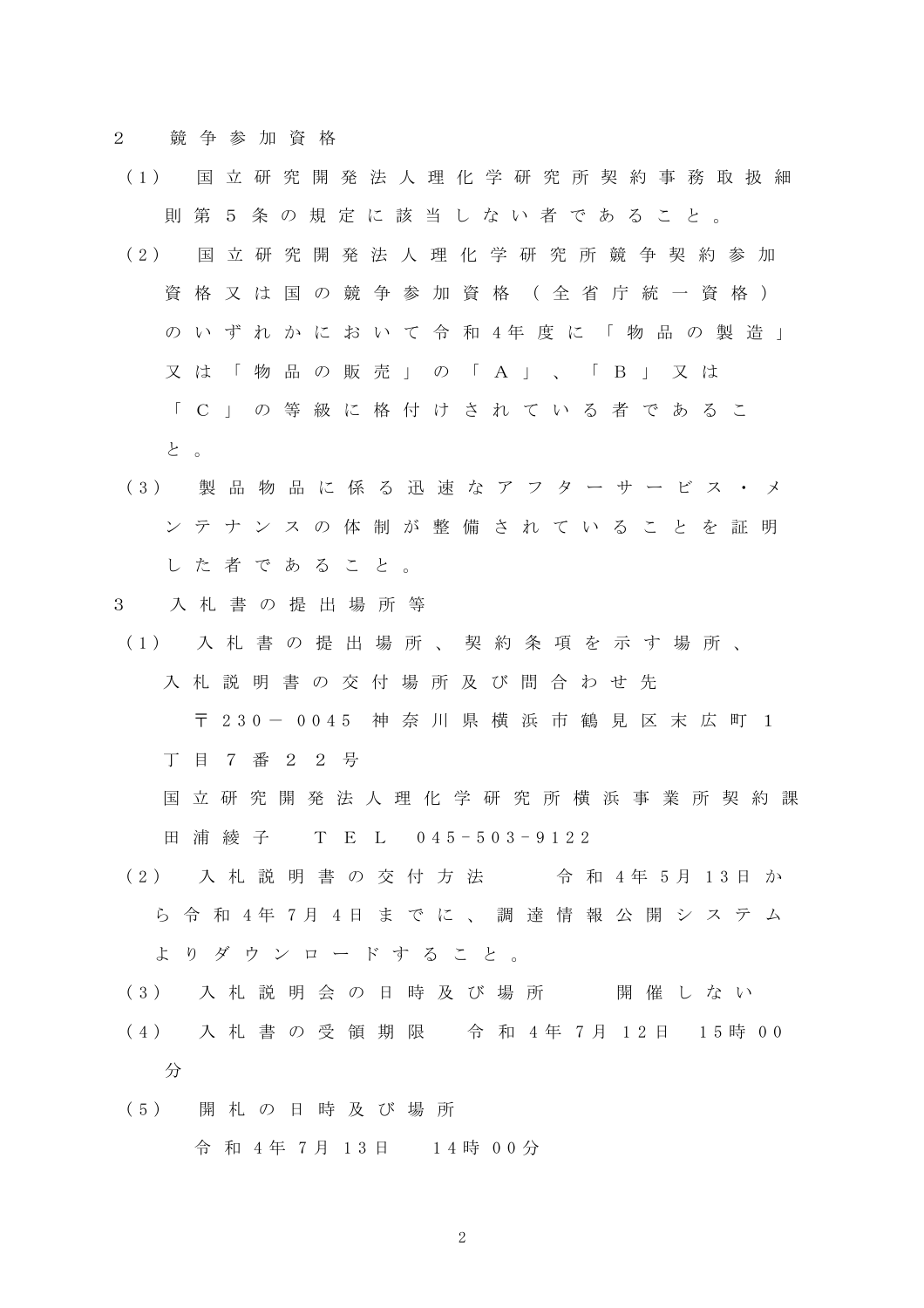国立研究開発法人理化学研究所横浜キャンパ

ス 交 流 棟 2階 会 議 室

4 その他

- (1) 契約手続において使用する言語及び通貨 日本語及び日本国通貨。
- (2) 入札保証金及び契約保証金 免除。
- (3) 入札者に求められる義務 この一般競争に参 加する者は、封印した入札書の他に本公告に示 した物品を納入できることを証明する書類及び 本研究所の交付する仕様書に基づく技術審査資 料を添付して受領期限までに提出しなければな ら な い 。な お 、入 札 者 は 開 札 日 の 3 日 前 ま で の 間 において、当該書類に関し説明を求められた場 合は、それに応じなければならない。
- (4) 入札の無効 本公告に示した競争参加資格のな い者のした入札及び入札者に求められる義務を履 行しなかった者のした入札は無効とする。
- (5) 契約書作成の要否 要。
- (6) 落札者の決定方法 予定価格の制限の範囲内で 最低価格をもって有効な入札者を落札者とする。
- (7) 手続きにおける交渉の有無 無。
- (8) その他 詳細は入札説明書による。

5 Summary

(1) Official in charge of disbursement of the procuring entity: Hisayuki Tomita, Director, Yokohama Branch Administrative Division, RIKEN.

3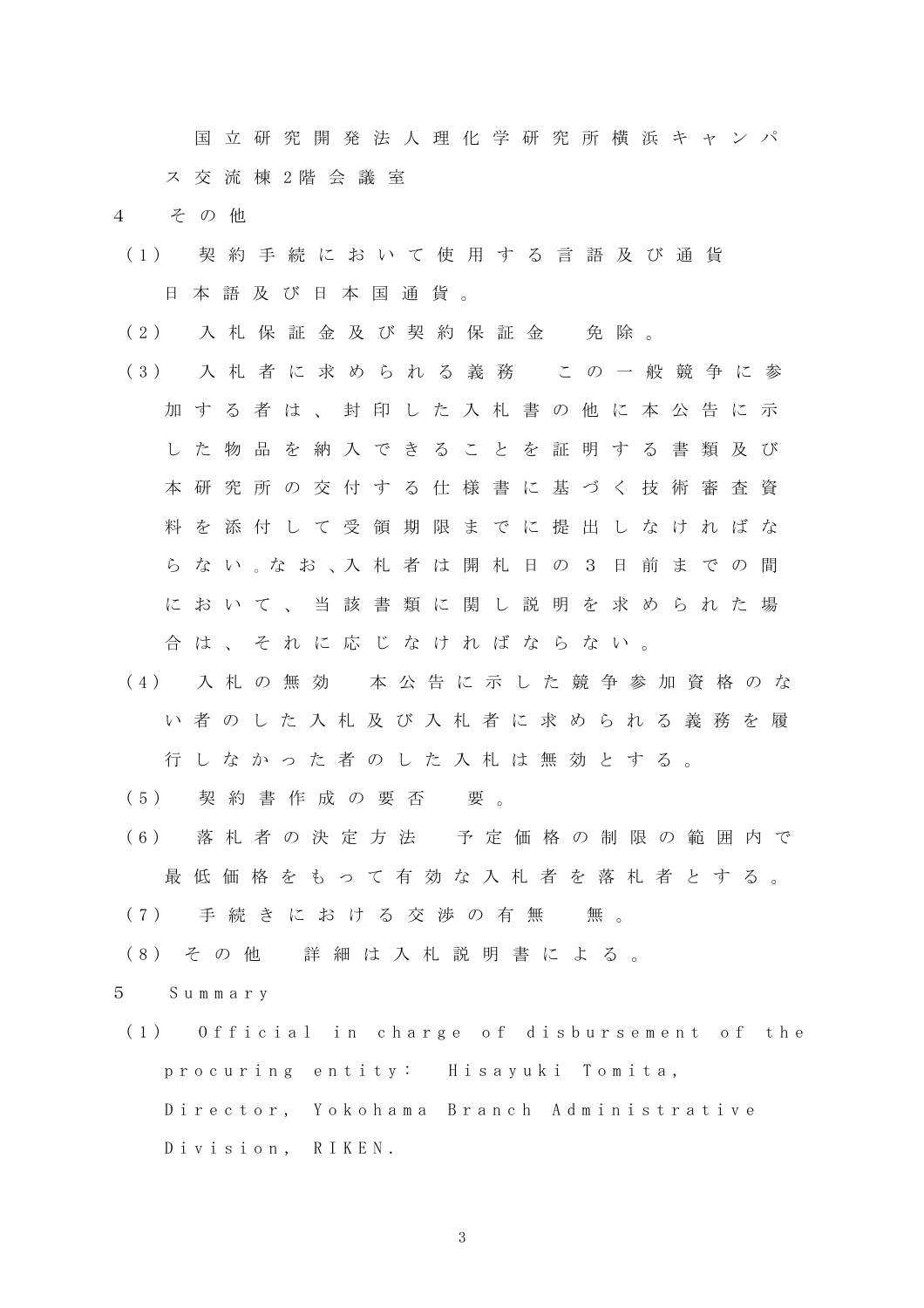- (2) Classification of the products to be procured: 26
- (3) Nature and quantity of the products to be purchased: Reagent for long lead sequencer (unit price contract) 1Set
- (4) Delivery period: From 20, July,2022 through 31,March,2023
- (5) Delivery place: RIKEN Yokohama
- (6) Qualifications for participating in the tendering procedures : Suppliers eligible for participating in the proposed tender are those who shall ① not come under Article 5 of the Regulation concerning the contract for RIKEN ② have the Grade A, Grade B or Grade C qualifications during fiscal 2022 in manufacture of product or sales of product for participating in tenders by RIKEN, or in tenders by Single qualification for every ministry and agency ③ prove to have prepared a system to provide rapid after-sale service and maintenance for the procured products
- (7) T ime limit of tender: 3:00 PM, 12, July, 2022
- (8) Contact point for the notice: Ayako Taura, Contracts Section, Yokohama Branch, RIKEN.

4